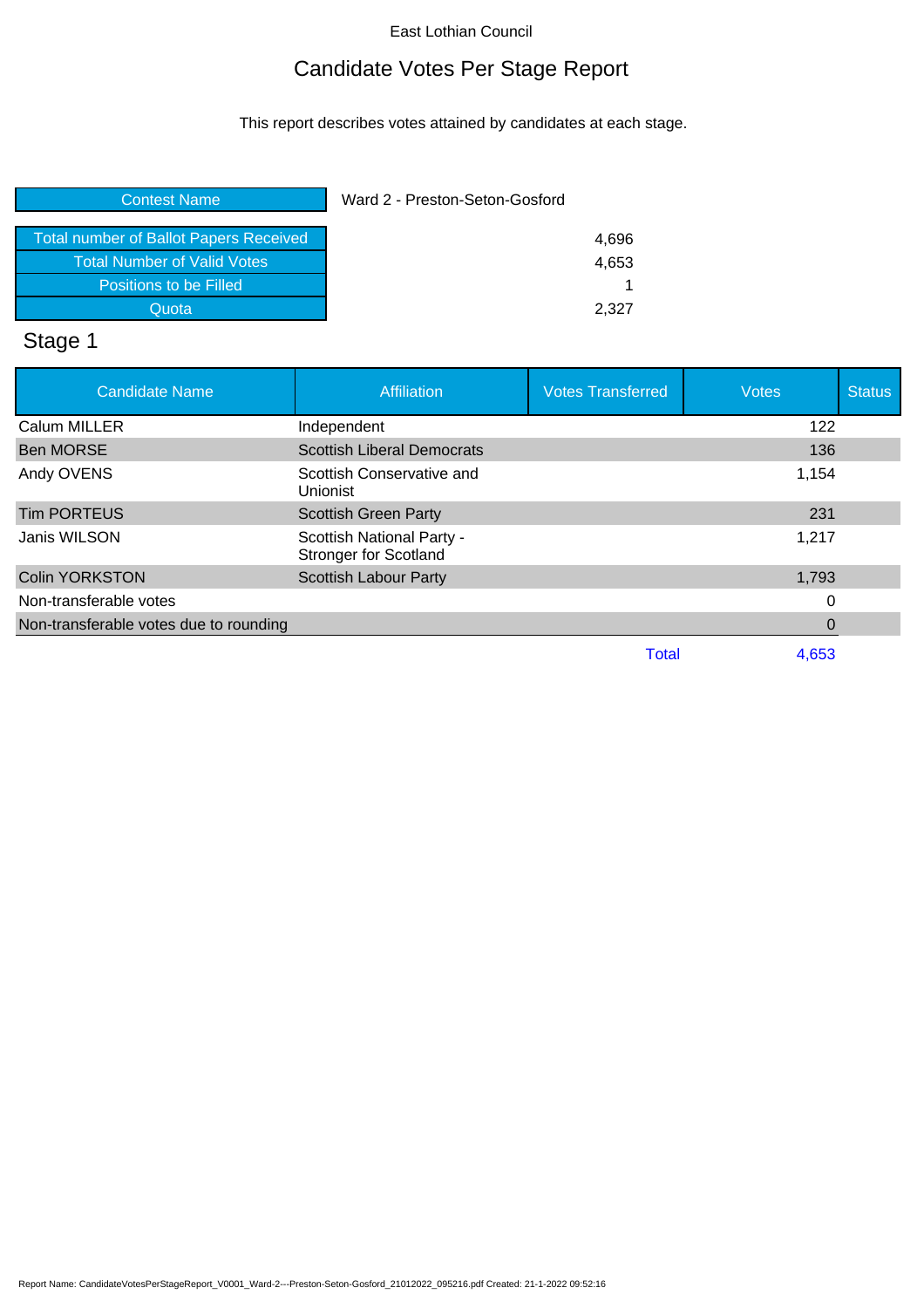### Candidate Votes Per Stage Report

This report describes votes attained by candidates at each stage.

# Stage 2

### Exclusion of Calum MILLER 122.00000

| <b>Candidate Name</b>                  | <b>Affiliation</b>                                        | <b>Votes Transferred</b> | <b>Votes</b> | <b>Status</b> |
|----------------------------------------|-----------------------------------------------------------|--------------------------|--------------|---------------|
| Calum MILLER                           | Independent                                               | $-122.00000$             | 0.00000      |               |
| <b>Ben MORSE</b>                       | <b>Scottish Liberal Democrats</b>                         | 18.00000                 | 154.00000    |               |
| Andy OVENS                             | Scottish Conservative and<br>Unionist                     | 19,00000                 | 1.173.00000  |               |
| <b>Tim PORTEUS</b>                     | <b>Scottish Green Party</b>                               | 10.00000                 | 241.00000    |               |
| Janis WILSON                           | Scottish National Party -<br><b>Stronger for Scotland</b> | 25,00000                 | 1,242.00000  |               |
| <b>Colin YORKSTON</b>                  | <b>Scottish Labour Party</b>                              | 22,00000                 | 1,815.00000  |               |
| Non-transferable votes                 |                                                           | 28,00000                 | 28.00000     |               |
| Non-transferable votes due to rounding |                                                           | 0.00000                  | 0.00000      |               |
|                                        |                                                           | Total                    | 4.653.00000  |               |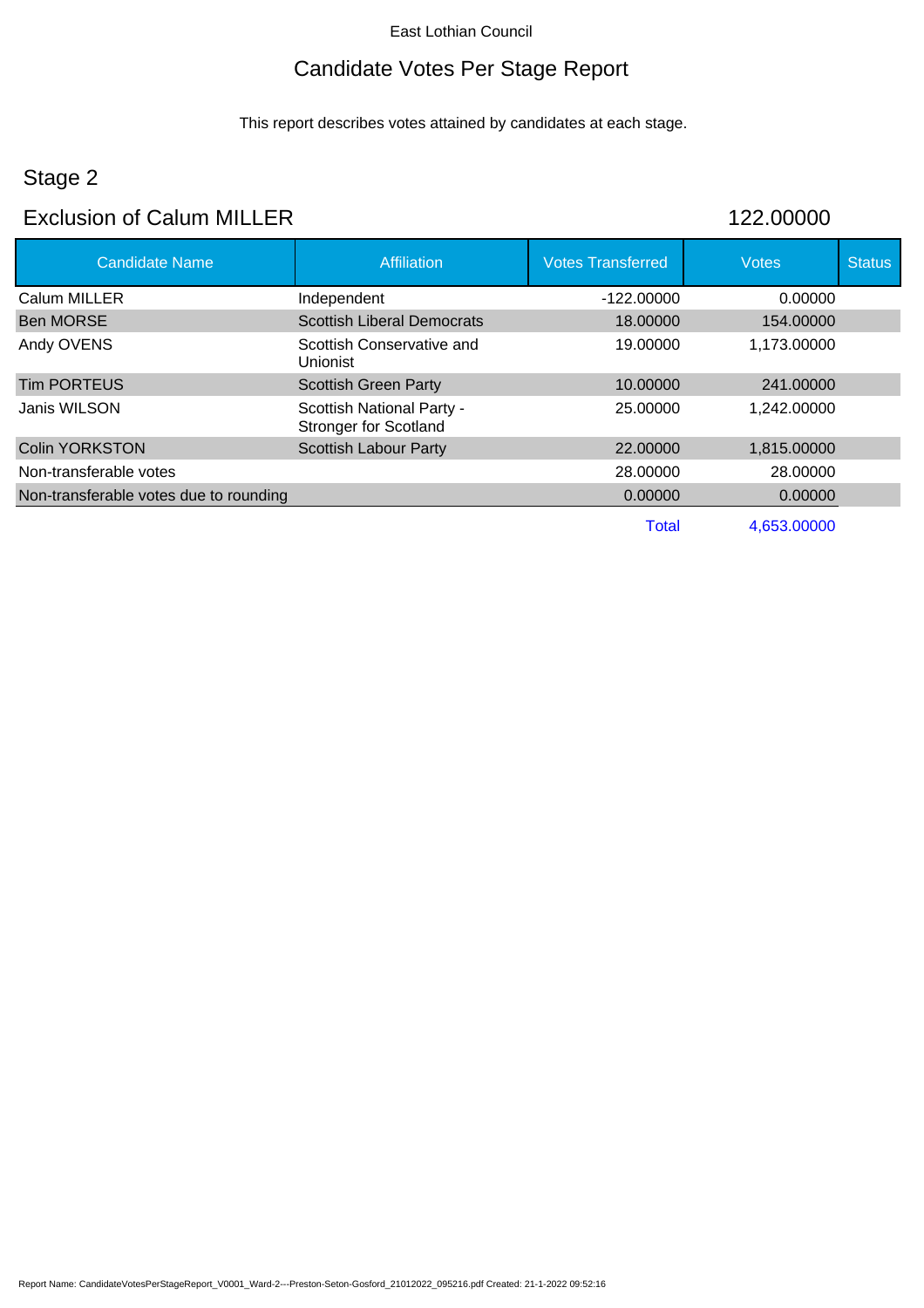# Candidate Votes Per Stage Report

This report describes votes attained by candidates at each stage.

# Stage 3

### Exclusion of Ben MORSE 154.00000

| <b>Candidate Name</b>                  | Affiliation                                               | <b>Votes Transferred</b> | <b>Votes</b> | <b>Status</b> |
|----------------------------------------|-----------------------------------------------------------|--------------------------|--------------|---------------|
| Calum MILLER                           | Independent                                               | 0.00000                  | 0.00000      |               |
| <b>Ben MORSE</b>                       | <b>Scottish Liberal Democrats</b>                         | $-154.00000$             | 0.00000      |               |
| Andy OVENS                             | Scottish Conservative and<br>Unionist                     | 31.00000                 | 1,204.00000  |               |
| Tim PORTEUS                            | <b>Scottish Green Party</b>                               | 25,00000                 | 266,00000    |               |
| Janis WILSON                           | Scottish National Party -<br><b>Stronger for Scotland</b> | 16.00000                 | 1,258.00000  |               |
| <b>Colin YORKSTON</b>                  | <b>Scottish Labour Party</b>                              | 46,00000                 | 1,861.00000  |               |
| Non-transferable votes                 |                                                           | 36,00000                 | 64.00000     |               |
| Non-transferable votes due to rounding |                                                           | 0.00000                  | 0.00000      |               |
|                                        |                                                           | <b>Total</b>             | 4,653.00000  |               |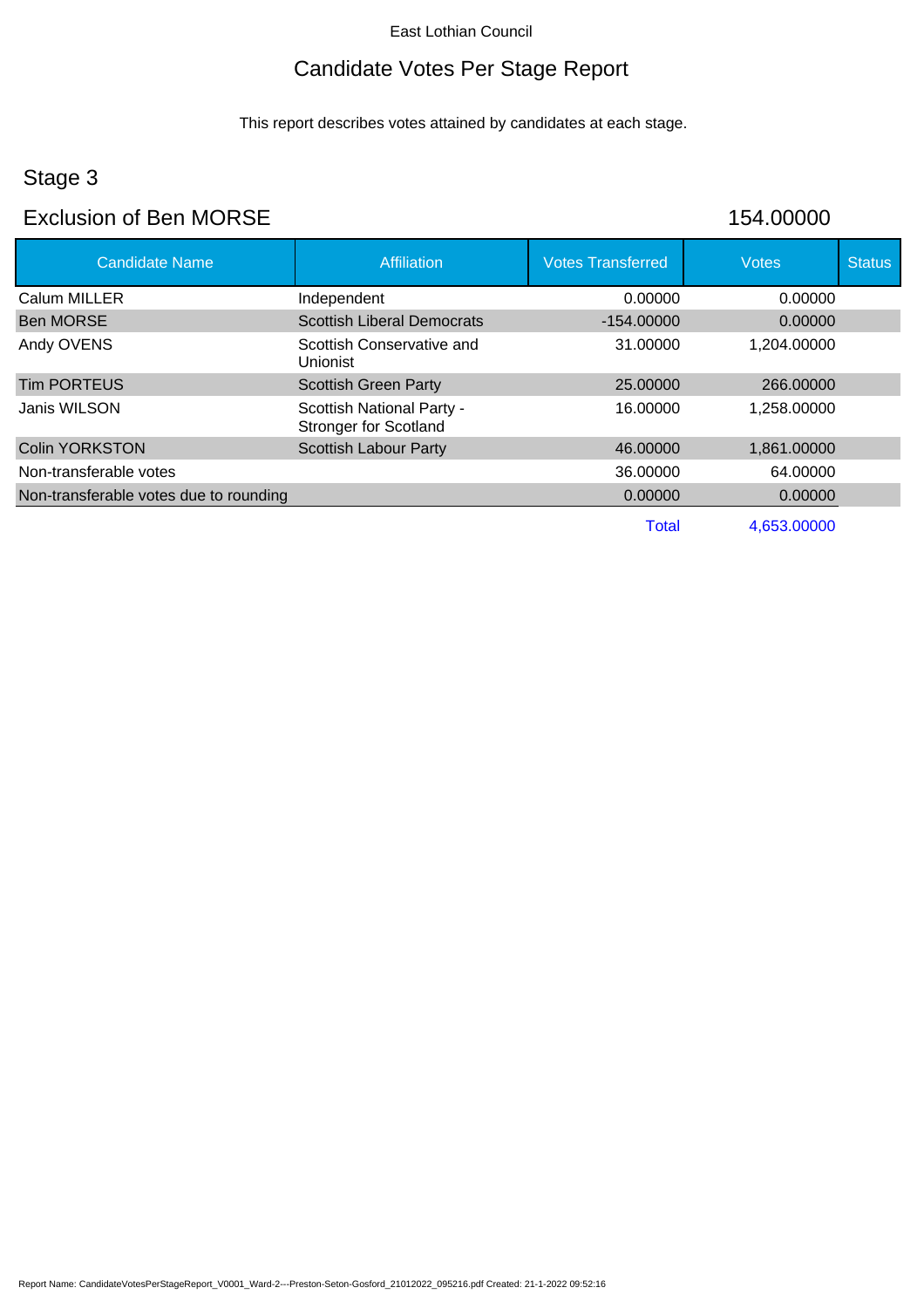# Candidate Votes Per Stage Report

This report describes votes attained by candidates at each stage.

# Stage 4

### Exclusion of Tim PORTEUS 266.00000

| <b>Candidate Name</b>                  | Affiliation                                               | <b>Votes Transferred</b> | <b>Votes</b> | <b>Status</b> |
|----------------------------------------|-----------------------------------------------------------|--------------------------|--------------|---------------|
| Calum MILLER                           | Independent                                               | 0.00000                  | 0.00000      |               |
| Ben MORSE                              | <b>Scottish Liberal Democrats</b>                         | 0.00000                  | 0.00000      |               |
| Andy OVENS                             | Scottish Conservative and<br>Unionist                     | 8.00000                  | 1,212.00000  |               |
| <b>Tim PORTEUS</b>                     | <b>Scottish Green Party</b>                               | $-266,00000$             | 0.00000      |               |
| Janis WILSON                           | Scottish National Party -<br><b>Stronger for Scotland</b> | 133,00000                | 1,391.00000  |               |
| <b>Colin YORKSTON</b>                  | <b>Scottish Labour Party</b>                              | 66.00000                 | 1,927.00000  |               |
| Non-transferable votes                 |                                                           | 59.00000                 | 123.00000    |               |
| Non-transferable votes due to rounding |                                                           | 0.00000                  | 0.00000      |               |
|                                        |                                                           | <b>Total</b>             | 4,653.00000  |               |